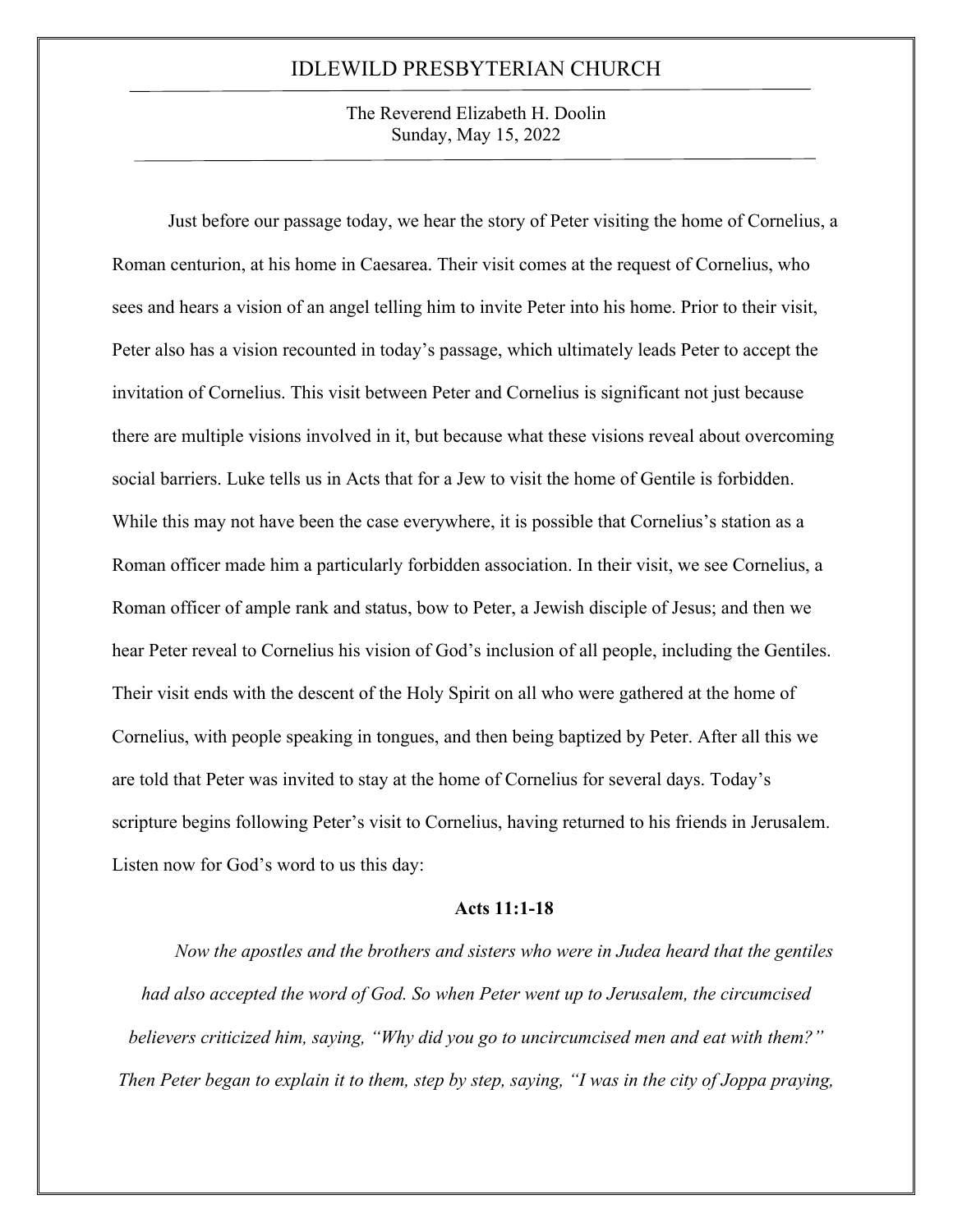#### The Reverend Elizabeth H. Doolin Sunday, May 15, 2022

*and in a trance I saw a vision. There was something like a large sheet coming down from heaven, being lowered by its four corners, and it came close to me. As I looked at it closely I saw four-footed animals, beasts of prey, reptiles, and birds of the air. I also heard a voice saying to me, 'Get up, Peter; kill and eat.' But I replied, 'By no means, Lord, for nothing profane or unclean has ever entered my mouth.' But a second time the voice answered from heaven, 'What God has made clean, you must not call profane.' This happened three times; then everything was pulled up again to heaven. At that very moment three men, sent to me from Caesarea, arrived at the house where we were. The Spirit told me to go with them and not to make a distinction between them and us.[b] These six brothers also accompanied me, and we entered the man's house. He told us how he had seen the angel standing in his house and saying, 'Send to Joppa and bring Simon, who is called Peter; he will give you a message by which you and your entire household will be saved.' And as I began to speak, the Holy Spirit fell upon them just as it had upon us at the beginning. And I remembered the word of the Lord, how he had said, 'John baptized with water, but you will be baptized with the Holy Spirit.' If then God gave them the same gift that he gave us when we believed in the Lord Jesus Christ, who was I that I could hinder God?" When they heard this, they were silenced. And they praised God, saying, "Then God has given even to the gentiles the repentance that leads to life."*

This is the Word of God for the people of God. Thanks be to God.

A couple of weeks ago I was reading over the passages in today's lectionary, trying to decide which scripture I should preach on. I was drawn to this message of inclusion that Peter shares with his friends, declaring that the work of the Holy Spirit is big enough that Gentiles and Jews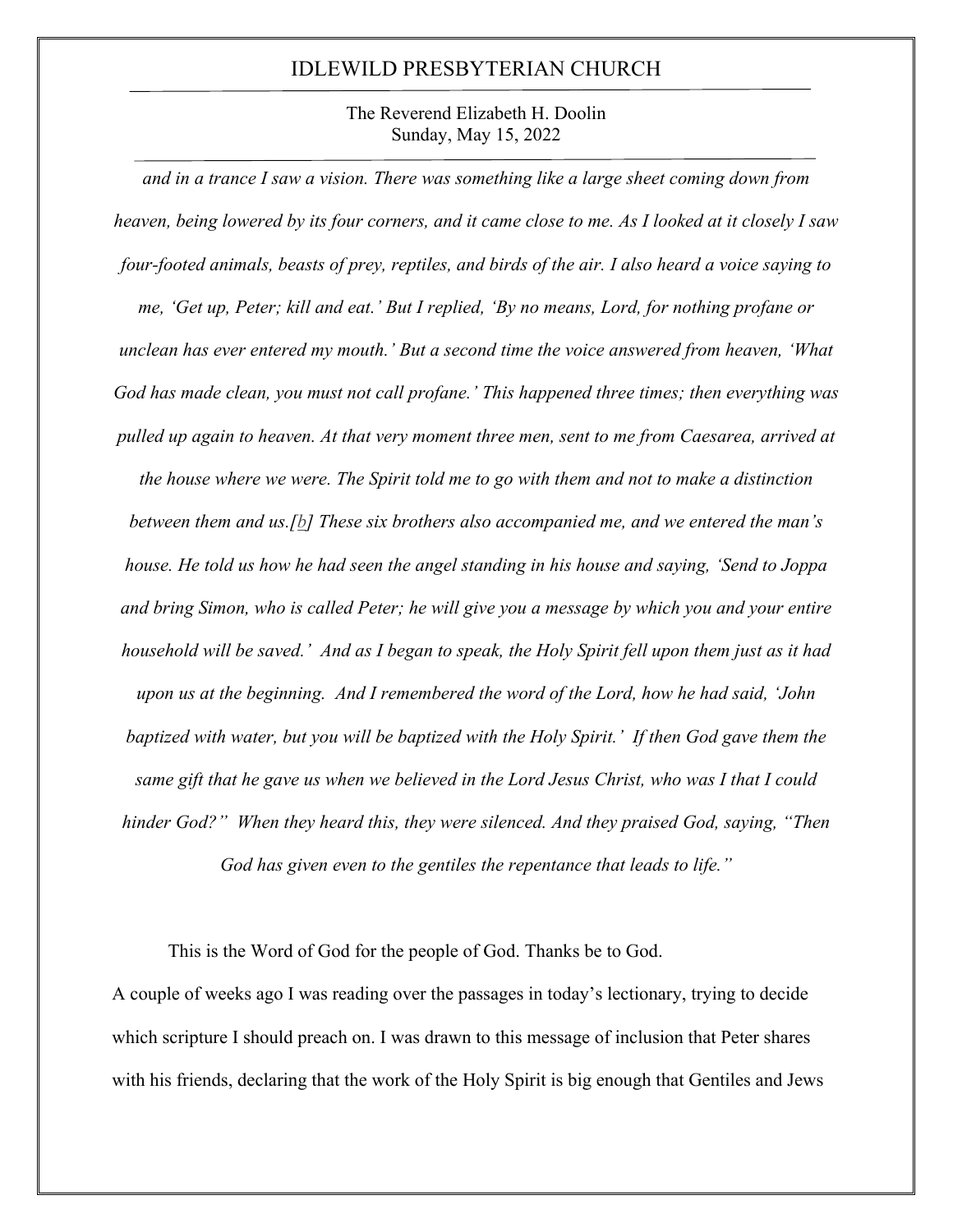The Reverend Elizabeth H. Doolin Sunday, May 15, 2022

alike are welcome in the Kingdom of God. It's a beautiful story and message of the expansive nature of God's love.

And then I found myself at a loss. I was staring at my computer. I was reading over commentaries. I was racking my brain for illustrations of what inclusion looks like in practice, especially in a place like Idlewild that has done a lot of work to be a church where all might find a home. I found myself wondering if there was anything worth saying about inclusion that hasn't already been said.

I think part of my challenge is that this idea, that Christ calls us to be a community of welcome and inclusion, is actually much harder than it sounds. We hear in Acts that it was hard for the earliest followers of Christ. They could not imagine broadening their community to include folks who did not practice the same religious and social rituals as them. It might seem like a trivial thing from our perspective, but for their community the practices of circumcision and dietary restrictions were important community markers signaling their devotion to God. Extending the circle of religious community to those who did not follow the same rituals and traditions was not something they could take lightly.

And when it came to extending that invitation to a Roman centurion, there would have been an additional layer of complexity. These early followers of Christ would not have forgotten that it was a Roman cross on which he was killed. Broadening the circle of their community to include someone like him would not just mean a crossing of social norms, but welcoming in someone whose rank and status reflected that of the government responsible for crucifying their Lord.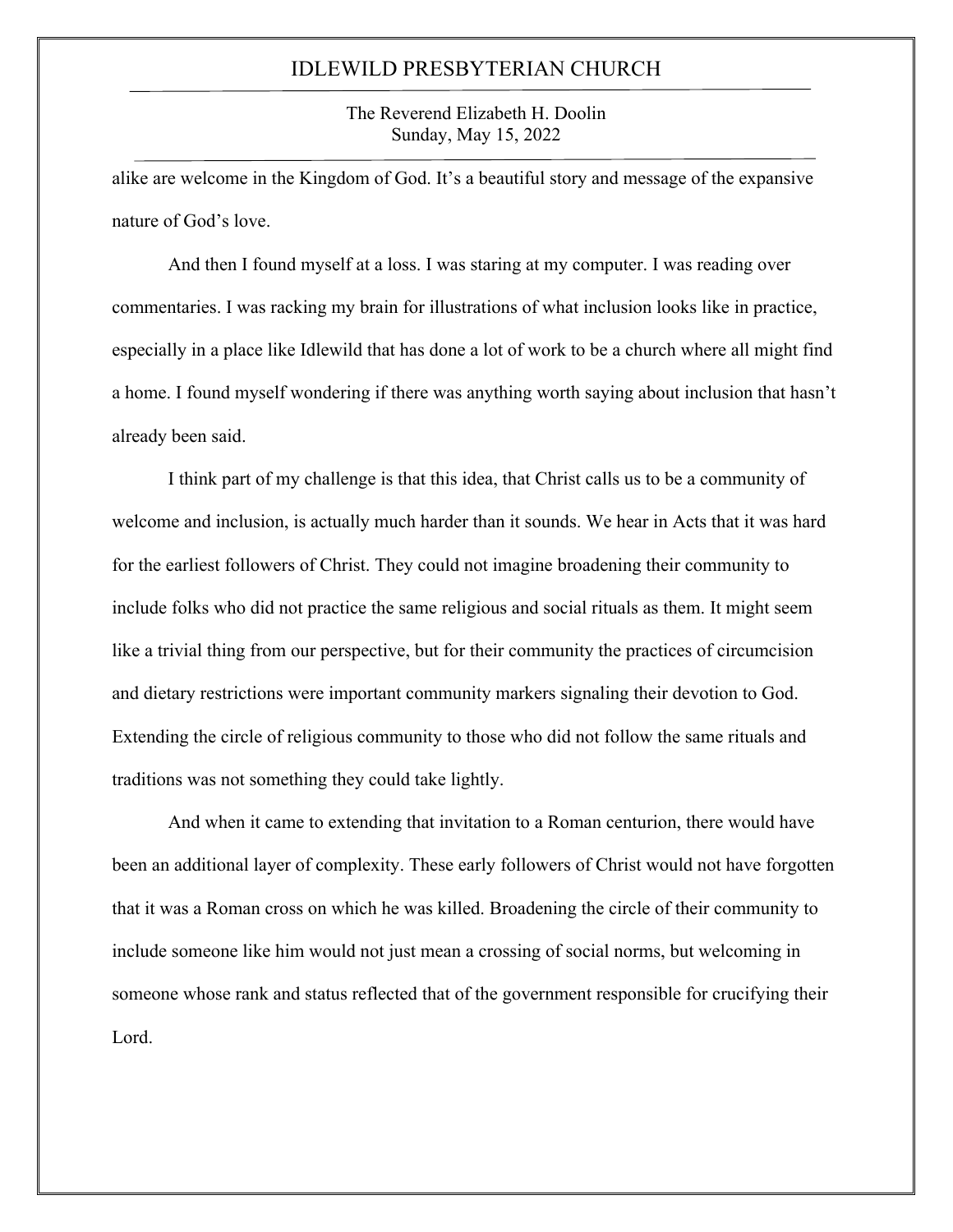The Reverend Elizabeth H. Doolin Sunday, May 15, 2022

This kind of inclusion is one that was challenging for Peter's community, just as it challenges us today. We know of Christ's command to welcome and include the vulnerable and marginalized - the children, the widows, the poor, and the sick. Welcoming those on the margins was certainly a hard thing then as it is now. This is a message we are familiar with. We may struggle with the ins and outs of *how* to do it, but including those who are most vulnerable is a message that we consistently hear and recognize as central to the story of the gospel. So what do we do with the welcome of a Roman centurion and his friends? People in positions of power, who were known for abusing that power in some of the cruelest ways imaginable?

Several weeks ago I was invited to help lead the confirmation class as they learned about the sacraments. We were talking about the sacrament of the Lord's Supper, and how everyone is welcome at the Table, because God loves everybody - no exceptions. We were talking about how in the Lord's Supper we experience Christ's love both personally and collectively with Christians around the world who share in the sacrament. As we were talking about the wideness of God's love expressed in this sacrament,, one of our confirmands asked the question - "How can God love me, and Vladimir Putin? That doesn't make sense. That doesn't seem fair."

Our youth have good questions y'all. I'm pretty sure I fumbled through some kind of unsatisfactory response about God's love being so much bigger than we can imagine and not adhering to our human ideas of love. These things are true: God's love is far beyond what we can fathom. But when we look at today's text, we see that Peter responds to this kind of question in a different way. When his friends question him about going into the home of Cornelius, and eating with Gentiles, Peter does not respond with a theological treatise. He just tells them the story of his vision, and how it led him to accept the invitation to this home. He tells them that the same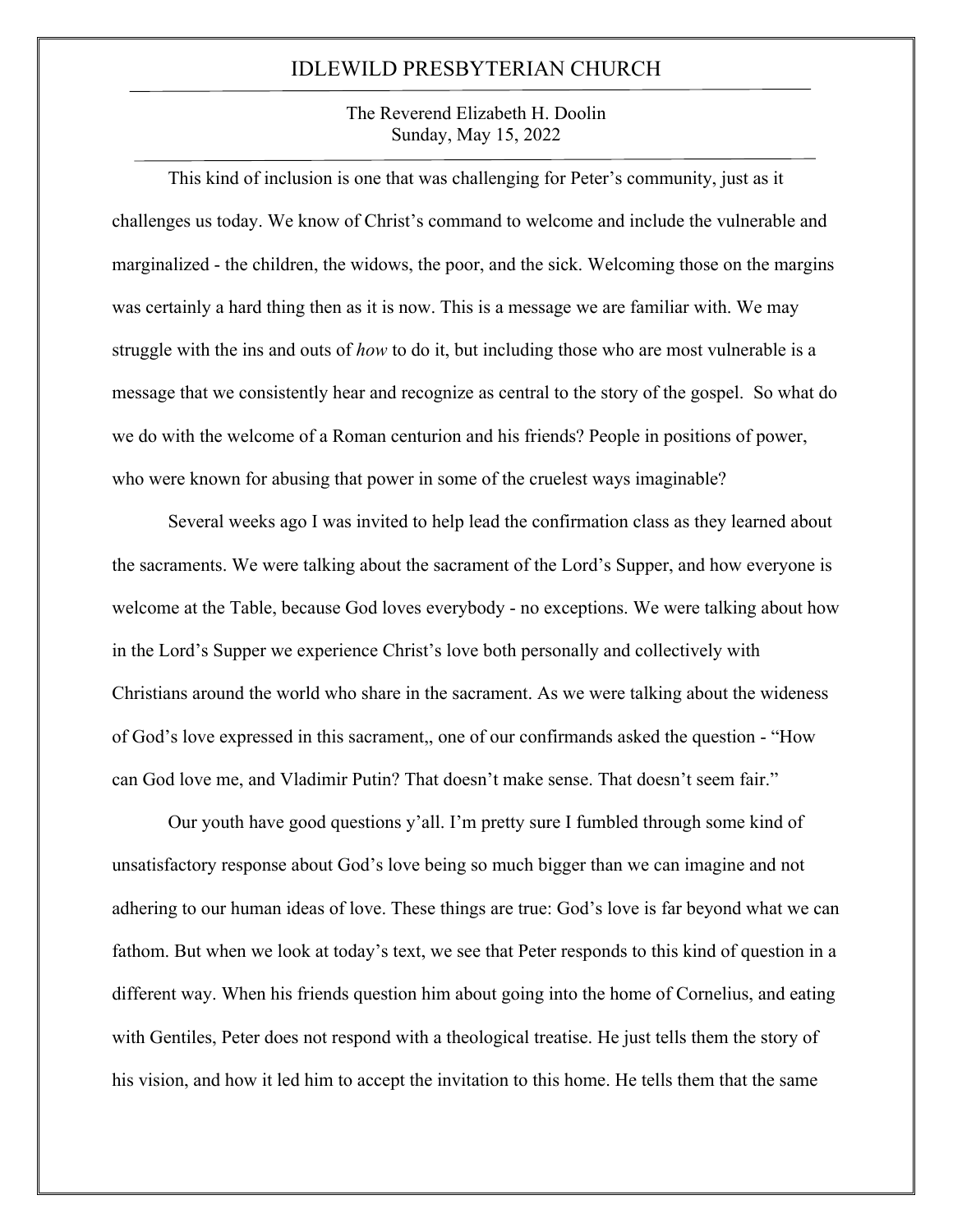The Reverend Elizabeth H. Doolin Sunday, May 15, 2022

Holy Spirit that fell upon them, leading them to repentance and baptism. Peter does not pretend to understand what has happened, but he understands that God is at work in the lives of the Gentiles just as God is at work in the lives of his own community. We don't know if Peter even likes these new believers, but he accepts that the Holy Spirit has called them. "Who was I that I could hinder God?" - he asks.

Who could hinder God? The God of all creation, who our psalm from today asks even the sea monsters, and hail, wind, and fire to praise. If God could create all these things and more, then how could God not touch the hearts of Gentiles as well. Peter does not point to his own ideas when confronted by his friends; he simply offers his understanding of the truth of God's revelation to him through this vision, and humbly accepts the presence of the Holy Spirit at work in communities beyond on his own. Of this question that Peter asks, "Who am I that I could hinder God," Presbyterian pastor Joseph Harvard writes, "Every time we exclude someone from full participation in the redemptive efforts of God, Peter's questions should trouble us and the church.Peter was persuaded that God the creator did not intend to exclude anyone from the community of God's care. His conclusion was revolutionary."

I love this quote from Reverend Harvard on the revolutionary nature of God's inclusion. But I do want to pause here, because there's a point I want to be clear about , that I don't want getting lost in this message. Just because God is capable of a love far beyond our own, a love that includes even people who have done reprehensible things, does not mean that we do not hold people accountable for their actions. God's call for love and mercy does not cancel out God's call to justice. When we see people doing reprensible things, like the white supremacist who took the lives of ten innocent people at supermarket in Buffalo yesterday afternoon, we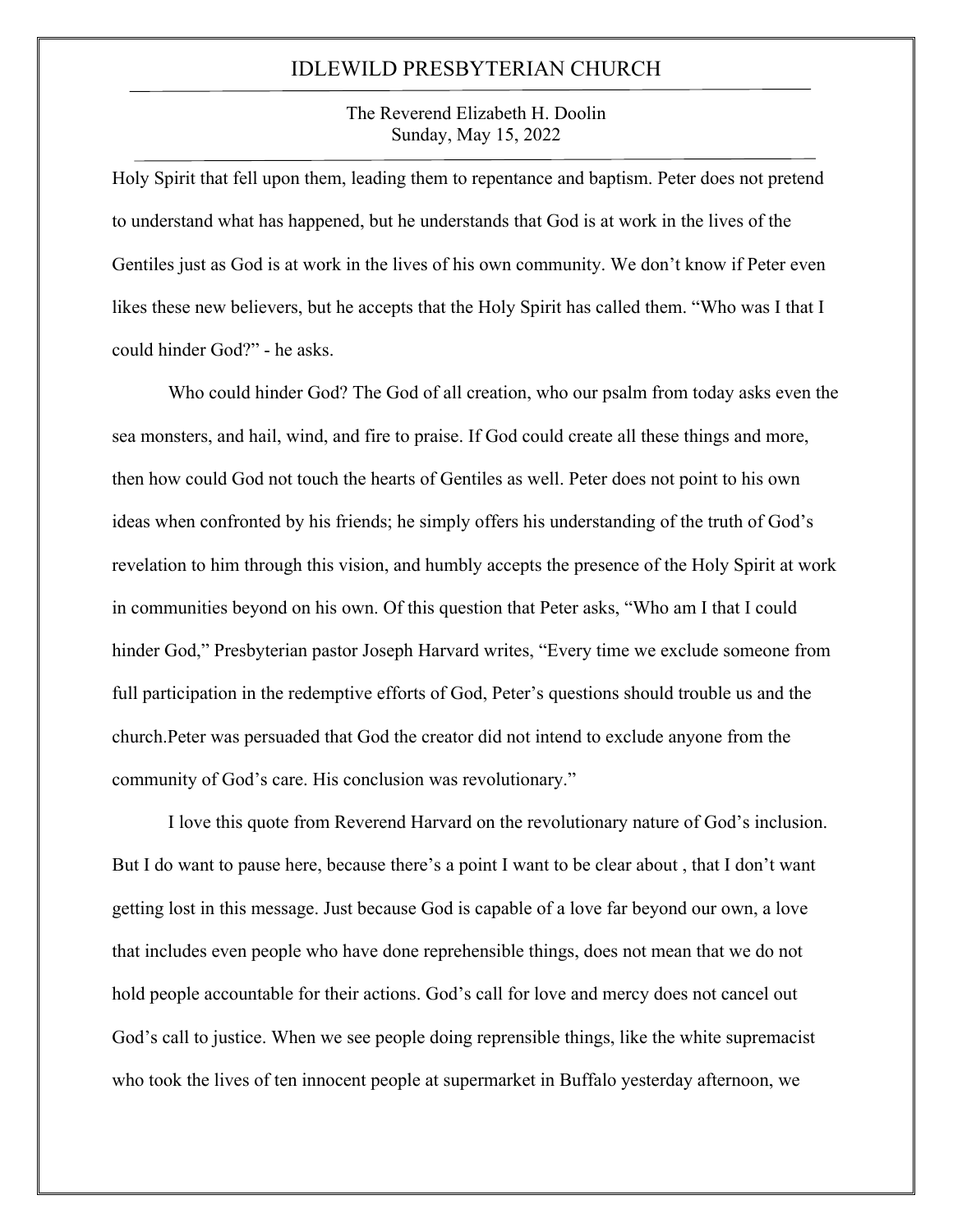The Reverend Elizabeth H. Doolin Sunday, May 15, 2022

condemn these actions, and the ideology that fueled them. We grieve this unexcusable hate and violence, and know that God grieves it too.

We know that there are times when certain actions make reconciliation impossible, and peace can only be achieved through separation. The message in our passage today isn't one that says that anything goes, but it does reveal the power of the Holy Spirit, and God's desire for inclusion and unity when it might lead to the flourishing of Christian community.

At the end of today's passage, we hear Peter's friends, following a stunned silence, comment that God has given even the Gentiles a *repentance* that leads to life. This repentance is a key feature of what it means to be a part of Christian community, and it is why we make it a point to confess our sins both communally and individually every week in worship. Acknowledging aloud the ways in which we have failed, and asking for God's help in doing better, is essential to being the body of Christ.

As you heard last week when our confirmands accepted membership into the church, the first question they were asked was "Trusting in the gracious mercy of God, do you turn from the ways of sin and renounce evil and its power in the world?" My attempt at explaining this question during the confirmation retreat was "With God's help, do your best." All of us are going to fail. We know that, and God knows that. And this is the first thing we acknowledge as we accept new members into the church. But we also ask that members of our community try their best to live their lives as followers of Christ.

What we then go on to ask is not about any of the social categories they might fall into. It is not where they come from, who their families are, how much money they have, or their IQ score - but is simply their commitment to Jesus Christ. Are you willing to follow Christ, and